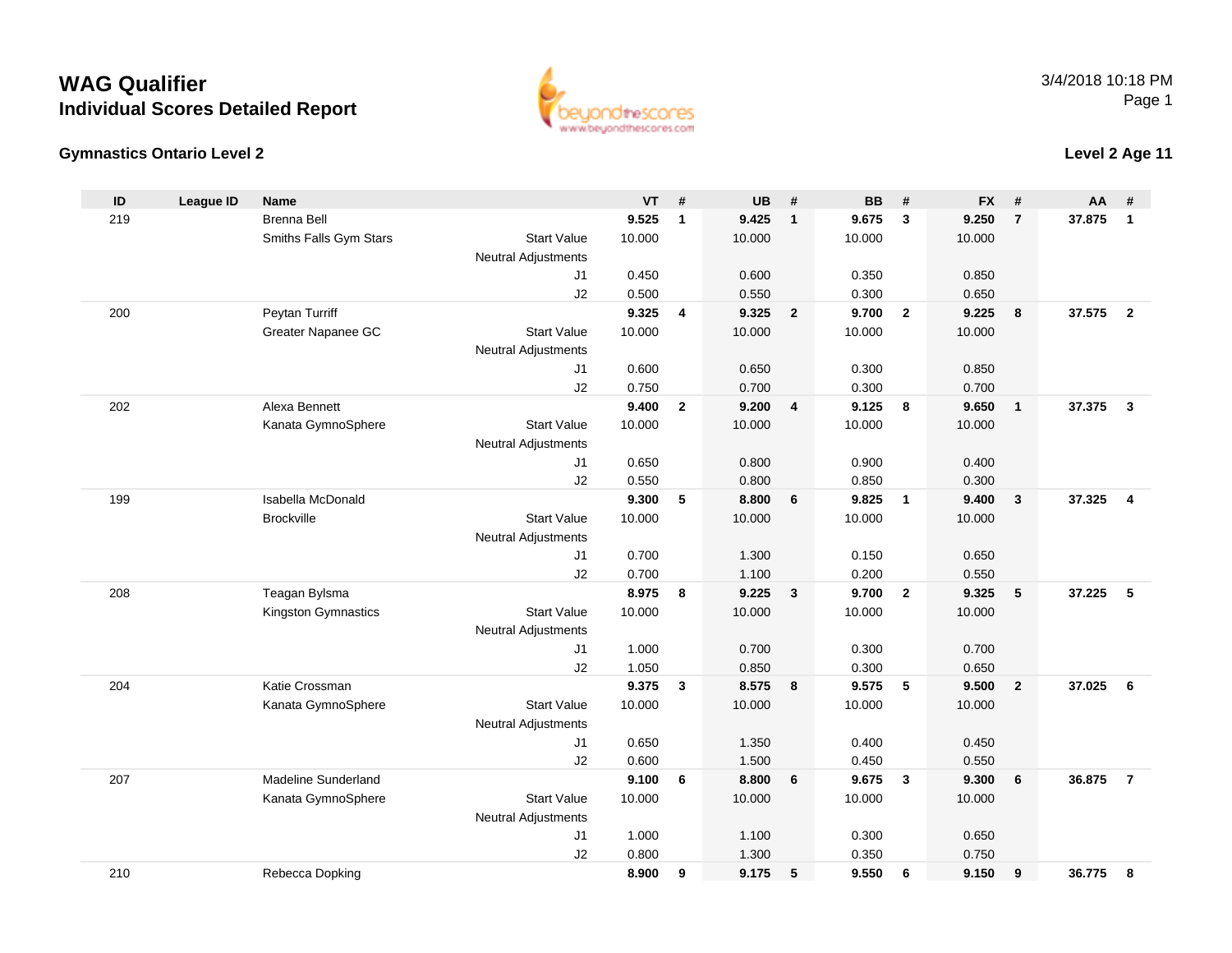

|     | Loyalist Gymnastics Club  | <b>Start Value</b>  | 10.000 |                | 10.000 |                | 10.000 |                | 10.000 |                |        |    |
|-----|---------------------------|---------------------|--------|----------------|--------|----------------|--------|----------------|--------|----------------|--------|----|
|     |                           | Neutral Adjustments |        |                |        |                |        |                |        |                |        |    |
|     |                           | J <sub>1</sub>      | 1.100  |                | 0.700  |                | 0.500  |                | 0.800  |                |        |    |
|     |                           | J2                  | 1.100  |                | 0.950  |                | 0.400  |                | 0.900  |                |        |    |
| 206 | Besan Karroum             |                     | 9.050  | $\overline{7}$ | 8.600  | $\overline{7}$ | 9.650  | $\overline{4}$ | 9.375  | $\overline{4}$ | 36.675 | 9  |
|     | Kanata GymnoSphere        | Start Value         | 10.000 |                | 10.000 |                | 10.000 |                | 10.000 |                |        |    |
|     |                           | Neutral Adjustments |        |                |        |                |        |                |        |                |        |    |
|     |                           | J <sub>1</sub>      | 1.050  |                | 1.200  |                | 0.300  |                | 0.750  |                |        |    |
|     |                           | J2                  | 0.850  |                | 1.600  |                | 0.400  |                | 0.500  |                |        |    |
| 220 | Lexi Jones                |                     | 8.900  | 9              | 8.100  | 9              | 9.400  | $\overline{7}$ | 9.025  | 10             | 35.425 | 10 |
|     | Smiths Falls Gym Stars    | <b>Start Value</b>  | 10.000 |                | 10.000 |                | 10.000 |                | 10.000 |                |        |    |
|     |                           | Neutral Adjustments |        |                |        |                |        |                |        |                |        |    |
|     |                           | J1                  | 1.100  |                | 1.900  |                | 0.550  |                | 1.000  |                |        |    |
|     |                           | J2                  | 1.100  |                | 1.900  |                | 0.650  |                | 0.950  |                |        |    |
| 205 | Anna Djemilova            |                     | 8.700  | 10             | 8.600  | $\overline{7}$ | 8.950  | 9              | 8.750  | 11             | 35.000 | 11 |
|     | Kanata GymnoSphere        | <b>Start Value</b>  | 10.000 |                | 10.000 |                | 10.000 |                | 10.000 |                |        |    |
|     |                           | Neutral Adjustments |        |                |        |                |        |                |        |                |        |    |
|     |                           | J <sub>1</sub>      | 1.400  |                | 1.300  |                | 1.000  |                | 1.200  |                |        |    |
|     |                           | J2                  | 1.200  |                | 1.500  |                | 1.100  |                | 1.300  |                |        |    |
| 225 | <b>Hailey Simms</b>       |                     | 8.625  | 11             | 6.800  | 10             | 8.825  | 10             | 8.400  | 12             | 32.650 | 12 |
|     | Petawawa Gymnastic's Club | <b>Start Value</b>  | 10.000 |                | 10.000 |                | 10.000 |                | 10.000 |                |        |    |
|     |                           | Neutral Adjustments |        |                |        |                |        |                |        |                |        |    |
|     |                           | J <sub>1</sub>      | 1.400  |                | 3.300  |                | 1.150  |                | 1.500  |                |        |    |
|     |                           | J2                  | 1.350  |                | 3.100  |                | 1.200  |                | 1.700  |                |        |    |
|     |                           |                     |        |                |        |                |        |                |        |                |        |    |

### **Gymnastics Ontario Level 2**

**Level 2 Age 9 A**

| ID  | League ID | <b>Name</b>                     |                            | $VT$ # |              | <b>UB</b> | #                       | <b>BB</b> | -#                      | <b>FX</b> | #  | AA     | #              |
|-----|-----------|---------------------------------|----------------------------|--------|--------------|-----------|-------------------------|-----------|-------------------------|-----------|----|--------|----------------|
| 153 |           | Sienna Romeo                    |                            | 9.500  | $\mathbf{2}$ | 9.525     | $\overline{\mathbf{2}}$ | 9.825     |                         | 9.325     | 5  | 38.175 |                |
|     |           | <b>Ottawa Gymnastics Centre</b> | <b>Start Value</b>         | 10.000 |              | 10.000    |                         | 10.000    |                         | 10.000    |    |        |                |
|     |           |                                 | <b>Neutral Adjustments</b> |        |              |           |                         |           |                         |           |    |        |                |
|     |           |                                 | J <sub>1</sub>             | 0.500  |              | 0.450     |                         | 0.150     |                         | 0.650     |    |        |                |
|     |           |                                 | J2                         | 0.500  |              | 0.500     |                         | 0.200     |                         | 0.700     |    |        |                |
| 157 |           | <b>Alison Gallant</b>           |                            | 9.600  |              | 9.525     | $\overline{\mathbf{2}}$ | 9.625     | $\overline{\mathbf{3}}$ | 9.375     | 4  | 38.125 | $\overline{2}$ |
|     |           | Kanata GymnoSphere              | <b>Start Value</b>         | 10.000 |              | 10.000    |                         | 10.000    |                         | 10.000    |    |        |                |
|     |           |                                 | <b>Neutral Adjustments</b> |        |              |           |                         |           |                         |           |    |        |                |
|     |           |                                 | J <sub>1</sub>             | 0.500  |              | 0.500     |                         | 0.400     |                         | 0.700     |    |        |                |
|     |           |                                 | J2                         | 0.300  |              | 0.450     |                         | 0.350     |                         | 0.550     |    |        |                |
| 307 |           | Lexie Maeck                     |                            | 9.350  | 3            | 9.625     |                         | 9.600     | -4                      | 9.475     | -3 | 38.050 | 3              |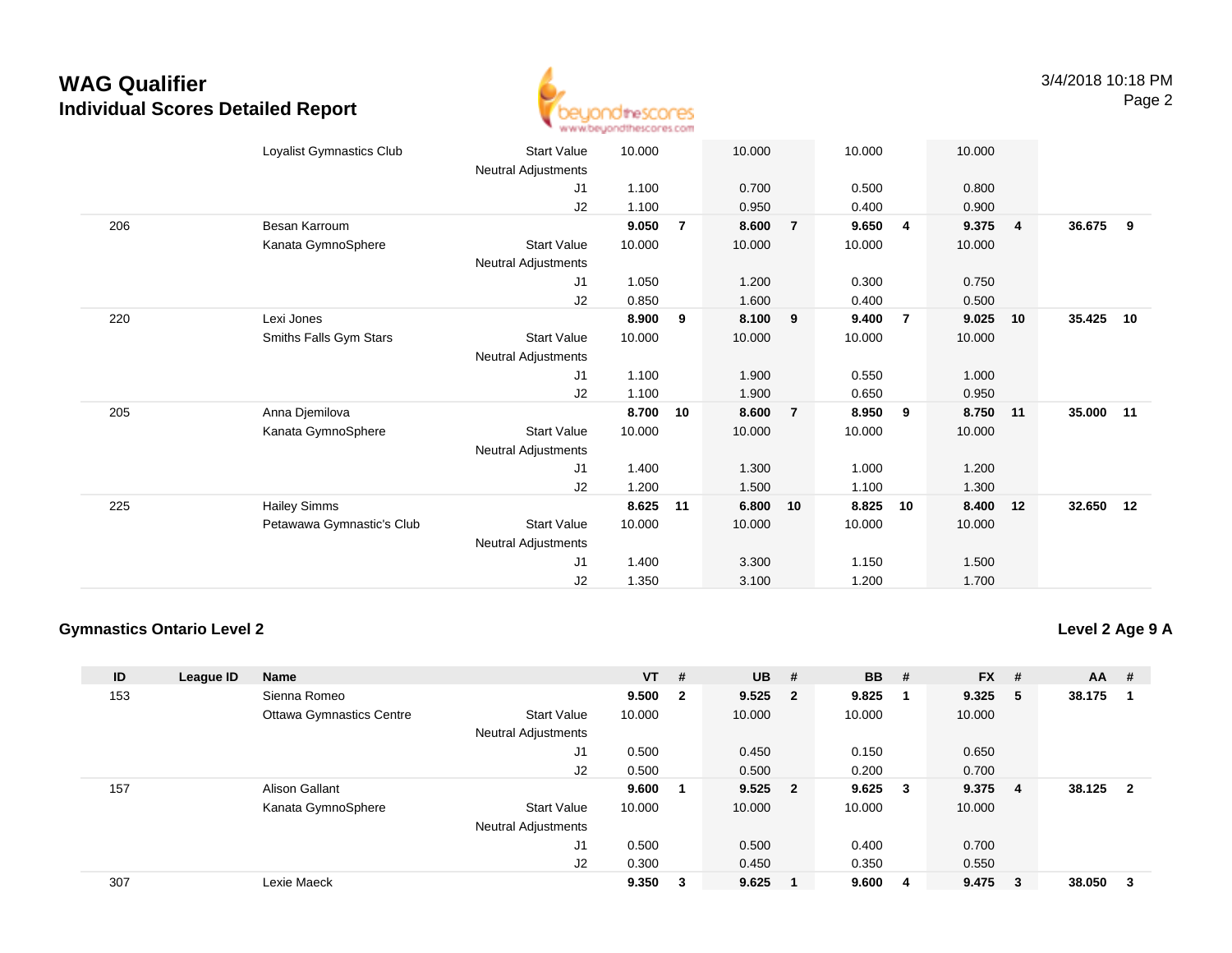

|     | Kanata GymnoSphere  | <b>Start Value</b>         | 10.000 |                 | 10.000         |                         | 10.000         |                 | 10.000         |                  |           |                |
|-----|---------------------|----------------------------|--------|-----------------|----------------|-------------------------|----------------|-----------------|----------------|------------------|-----------|----------------|
|     |                     | <b>Neutral Adjustments</b> |        |                 |                |                         |                |                 |                |                  |           |                |
|     |                     | J1                         | 0.600  |                 | 0.450          |                         | 0.450          |                 | 0.450          |                  |           |                |
|     |                     | J2                         | 0.700  |                 | 0.300          |                         | 0.350          |                 | 0.600          |                  |           |                |
| 160 | Julia Traverse      |                            | 8.925  | $\overline{7}$  | 9.500          | $\mathbf{3}$            | 9.700          | $\overline{2}$  | 9.550          | $\overline{1}$   | 37.675    | $\overline{4}$ |
|     | Kanata GymnoSphere  | <b>Start Value</b>         | 10.000 |                 | 10.000         |                         | 10.000         |                 | 10.000         |                  |           |                |
|     |                     | <b>Neutral Adjustments</b> |        |                 |                |                         |                |                 |                |                  |           |                |
|     |                     | J1                         | 1.150  |                 | 0.500          |                         | 0.300          |                 | 0.500          |                  |           |                |
|     |                     | J2                         | 1.000  |                 | 0.500          |                         | 0.300          |                 | 0.400          |                  |           |                |
| 170 | Madison Tremblay    |                            | 9.250  | ${\bf 5}$       | 9.325          | 5                       | 9.500          | 5               | 9.500          | $\overline{2}$   | 37.575 5  |                |
|     | North Bay Apollo    | <b>Start Value</b>         |        |                 | 10.000         |                         | 10.000         |                 | 10.000         |                  |           |                |
|     |                     | <b>Neutral Adjustments</b> | 10.000 |                 |                |                         |                |                 |                |                  |           |                |
|     |                     | J1                         | 0.700  |                 | 0.750          |                         | 0.500          |                 | 0.400          |                  |           |                |
|     |                     | J2                         | 0.800  |                 | 0.600          |                         | 0.500          |                 | 0.600          |                  | 36.700    |                |
| 151 | Sarah Parsons       |                            | 8.975  | $6\phantom{1}6$ | 9.225          | 6                       | 9.500          | 5               | 9.000          | $\boldsymbol{9}$ |           | 6              |
|     | Xperience           | <b>Start Value</b>         |        |                 | 10.000         |                         | 10.000         |                 | 10.000         |                  |           |                |
|     |                     | <b>Neutral Adjustments</b> | 10.000 |                 |                |                         |                |                 |                |                  |           |                |
|     |                     | J1                         | 1.100  |                 | 0.850          |                         | 0.550          |                 | 0.950          |                  |           |                |
|     | Norah House         | J2                         | 0.950  |                 | 0.700<br>9.400 |                         | 0.450<br>9.250 | $\overline{7}$  | 1.050<br>9.150 |                  |           |                |
| 168 |                     |                            | 8.775  | 9               |                | $\overline{\mathbf{4}}$ |                |                 |                | 6                | 36.575    | $\overline{7}$ |
|     | Kingston Gymnastics | <b>Start Value</b>         | 10.000 |                 | 10.000         |                         | 10.000         |                 | 10.000         |                  |           |                |
|     |                     | <b>Neutral Adjustments</b> | 1.200  |                 | 0.500          |                         |                |                 |                |                  |           |                |
|     |                     | J1<br>J2                   | 1.250  |                 | 0.700          |                         | 0.700<br>0.800 |                 | 0.800<br>0.900 |                  |           |                |
| 174 | Margot Sunderland   |                            | 9.300  | 4               | 8.700          | 8                       | 9.225          | 8               | 9.050          | 8                | 36.275    | 8              |
|     | Kanata GymnoSphere  | <b>Start Value</b>         | 10.000 |                 | 10.000         |                         | 10.000         |                 | 10.000         |                  |           |                |
|     |                     | <b>Neutral Adjustments</b> |        |                 |                |                         |                |                 |                |                  |           |                |
|     |                     | J1                         | 0.800  |                 | 1.400          |                         | 0.700          |                 | 0.900          |                  |           |                |
|     |                     | J2                         | 0.600  |                 | 1.200          |                         | 0.850          |                 | 1.000          |                  |           |                |
| 152 | Julia Williams      |                            | 8.975  | 6               | 9.100          | $\overline{7}$          | 9.350          | $6\phantom{1}6$ | 8.775          | 10               | 36.200    | 9              |
|     | Xperience           | <b>Start Value</b>         | 10.000 |                 |                |                         | 10.000         |                 | 10.000         |                  |           |                |
|     |                     | <b>Neutral Adjustments</b> |        |                 | 10.000         |                         |                |                 |                |                  |           |                |
|     |                     | J1                         | 1.000  |                 | 0.800          |                         | 0.600          |                 | 1.200          |                  |           |                |
|     |                     | J2                         | 1.050  |                 | 1.000          |                         | 0.700          |                 | 1.250          |                  |           |                |
| 158 | Ella Gauthier       |                            | 8.900  | 8               | 8.700          | 8                       | 8.950          | 9               | 9.100          | $\overline{7}$   | 35.650    | 10             |
|     | Kanata GymnoSphere  | <b>Start Value</b>         | 10.000 |                 | 10.000         |                         | 10.000         |                 | 10.000         |                  |           |                |
|     |                     | <b>Neutral Adjustments</b> |        |                 |                |                         |                |                 |                |                  |           |                |
|     |                     | J1                         | 1.000  |                 | 1.300          |                         | 1.100          |                 | 0.850          |                  |           |                |
|     |                     | J2                         | 1.200  |                 | 1.300          |                         | 1.000          |                 | 0.950          |                  |           |                |
| 175 | Zayna Durocher      |                            | 8.425  | 10              | 8.650          | 9                       | 8.875          | 10              | 8.500          | 11               | 34.450 11 |                |
|     |                     |                            |        |                 |                |                         |                |                 |                |                  |           |                |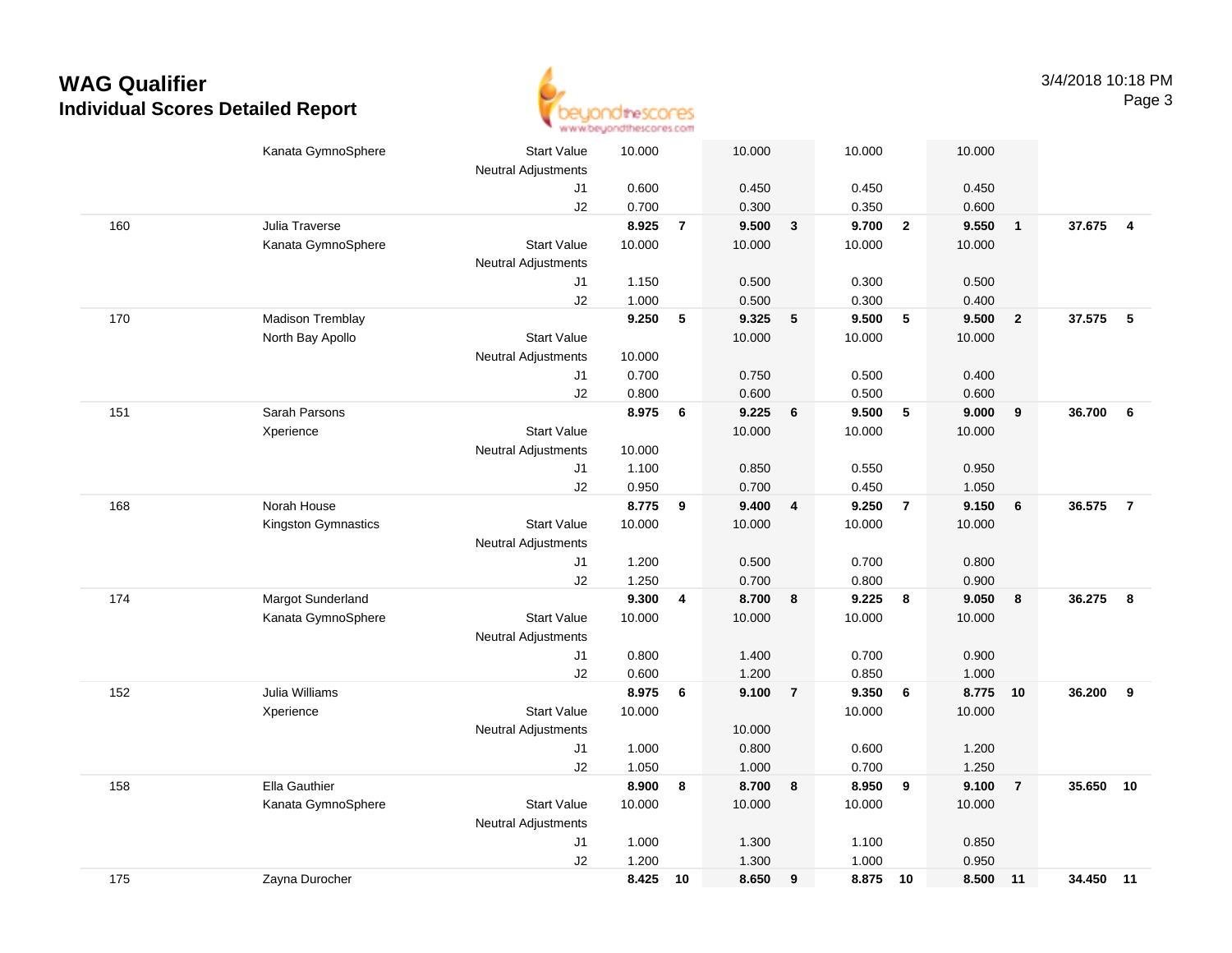

#### 3/4/2018 10:18 PMPage 4

| <b>Start Value</b><br>Petawawa Gymnastic's Club | 10.000     | 10.000 | 10.000 | 10.000 |  |
|-------------------------------------------------|------------|--------|--------|--------|--|
| <b>Neutral Adjustments</b>                      |            |        |        |        |  |
|                                                 | .500<br>J1 | .400   | 1.100  | .550   |  |
|                                                 | J2<br>.650 | .300   | l.150  | .450   |  |

### **Gymnastics Ontario Level 2**

**Level 2 Age 9 B**

| ID   | League ID | <b>Name</b>                     |                            | <b>VT</b> | #              | <b>UB</b> | #                       | <b>BB</b> | #              | <b>FX</b> | #              | <b>AA</b> | #                       |
|------|-----------|---------------------------------|----------------------------|-----------|----------------|-----------|-------------------------|-----------|----------------|-----------|----------------|-----------|-------------------------|
| 165  |           | Ava LeBlanc                     |                            | 9.400     | $\overline{2}$ | 9.700     | $\mathbf{1}$            | 9.750     | $\overline{2}$ | 9.550     | $\mathbf{1}$   | 38,400    | $\mathbf{1}$            |
|      |           | Kingston Gymnastics             | <b>Start Value</b>         | 10.000    |                | 10.000    |                         | 10.000    |                | 10.000    |                |           |                         |
|      |           |                                 | <b>Neutral Adjustments</b> |           |                |           |                         |           |                |           |                |           |                         |
|      |           |                                 | J1                         | 0.550     |                | 0.250     |                         | 0.200     |                | 0.550     |                |           |                         |
|      |           |                                 | J2                         | 0.650     |                | 0.350     |                         | 0.300     |                | 0.350     |                |           |                         |
| 0912 |           | Cara Spangler                   |                            | 9.100     | 5              | 9.450     | $\overline{\mathbf{3}}$ | 9.800     | $\overline{1}$ | 9.325     | $\overline{4}$ | 37.675    | $\overline{2}$          |
|      |           | Toronto Premier Gym Club        | <b>Start Value</b>         | 10.000    |                | 10.000    |                         | 10.000    |                | 10.000    |                |           |                         |
|      |           |                                 | Neutral Adjustments        |           |                |           |                         |           |                |           |                |           |                         |
|      |           |                                 | J <sub>1</sub>             | 0.950     |                | 0.600     |                         | 0.200     |                | 0.650     |                |           |                         |
|      |           |                                 | J2                         | 0.850     |                | 0.500     |                         | 0.200     |                | 0.700     |                |           |                         |
| 154  |           | Ella Carty                      |                            | 9.425     | $\mathbf{1}$   | 9.100     | 8                       | 9.700     | $\mathbf{3}$   | 9.400     | $\overline{2}$ | 37.625    | $\mathbf{3}$            |
|      |           | <b>Ottawa Gymnastics Centre</b> | <b>Start Value</b>         | 10.000    |                | 10.000    |                         | 10.000    |                | 10.000    |                |           |                         |
|      |           |                                 | <b>Neutral Adjustments</b> |           |                |           |                         |           |                |           |                |           |                         |
|      |           |                                 | J1                         | 0.650     |                | 1.000     |                         | 0.300     |                | 0.550     |                |           |                         |
|      |           |                                 | J2                         | 0.500     |                | 0.800     |                         | 0.300     |                | 0.650     |                |           |                         |
| 161  |           | Ella Lloyd                      |                            | 9.325     | $\mathbf{3}$   | 9.250     | $5\phantom{.0}$         | 9.400     | $\overline{7}$ | 9.275     | 5              | 37.250    | $\overline{\mathbf{4}}$ |
|      |           | Kingston Gymnastics             | <b>Start Value</b>         | 10.000    |                | 10.000    |                         | 10.000    |                | 10.000    |                |           |                         |
|      |           |                                 | Neutral Adjustments        |           |                |           |                         |           |                |           |                |           |                         |
|      |           |                                 | J1                         | 0.600     |                | 0.800     |                         | 0.650     |                | 0.800     |                |           |                         |
|      |           |                                 | J2                         | 0.750     |                | 0.700     |                         | 0.550     |                | 0.650     |                |           |                         |
| 163  |           | Michaela Libbey-Griffin         |                            | 8.650     | 9              | 9.650     | $\overline{2}$          | 9.525     | 5              | 9.350     | $\mathbf{3}$   | 37.175    | 5                       |
|      |           | Kingston Gymnastics             | <b>Start Value</b>         | 10.000    |                | 10.000    |                         | 10.000    |                | 10.000    |                |           |                         |
|      |           |                                 | <b>Neutral Adjustments</b> |           |                |           |                         |           |                |           |                |           |                         |
|      |           |                                 | J1                         | 1.400     |                | 0.350     |                         | 0.400     |                | 0.700     |                |           |                         |
|      |           |                                 | J2                         | 1.300     |                | 0.350     |                         | 0.550     |                | 0.600     |                |           |                         |
| 167  |           | Olivia Lambert                  |                            | 9.200     | 4              | 9.425     | $\overline{\mathbf{4}}$ | 9.425     | 6              | 8.975     | 8              | 37.025    | 6                       |
|      |           | Kingston Gymnastics             | <b>Start Value</b>         | 10.000    |                | 10.000    |                         | 10.000    |                | 10.000    |                |           |                         |
|      |           |                                 | <b>Neutral Adjustments</b> |           |                |           |                         |           |                |           |                |           |                         |
|      |           |                                 | J <sub>1</sub>             | 0.900     |                | 0.550     |                         | 0.550     |                | 1.100     |                |           |                         |
|      |           |                                 | J2                         | 0.700     |                | 0.600     |                         | 0.600     |                | 0.950     |                |           |                         |
| 155  |           | Anastasia Braham                |                            | 9.400     | $\overline{2}$ | 9.000     | 9                       | 9.150     | 9              | 9.400     | $\overline{2}$ | 36.950    | $\overline{7}$          |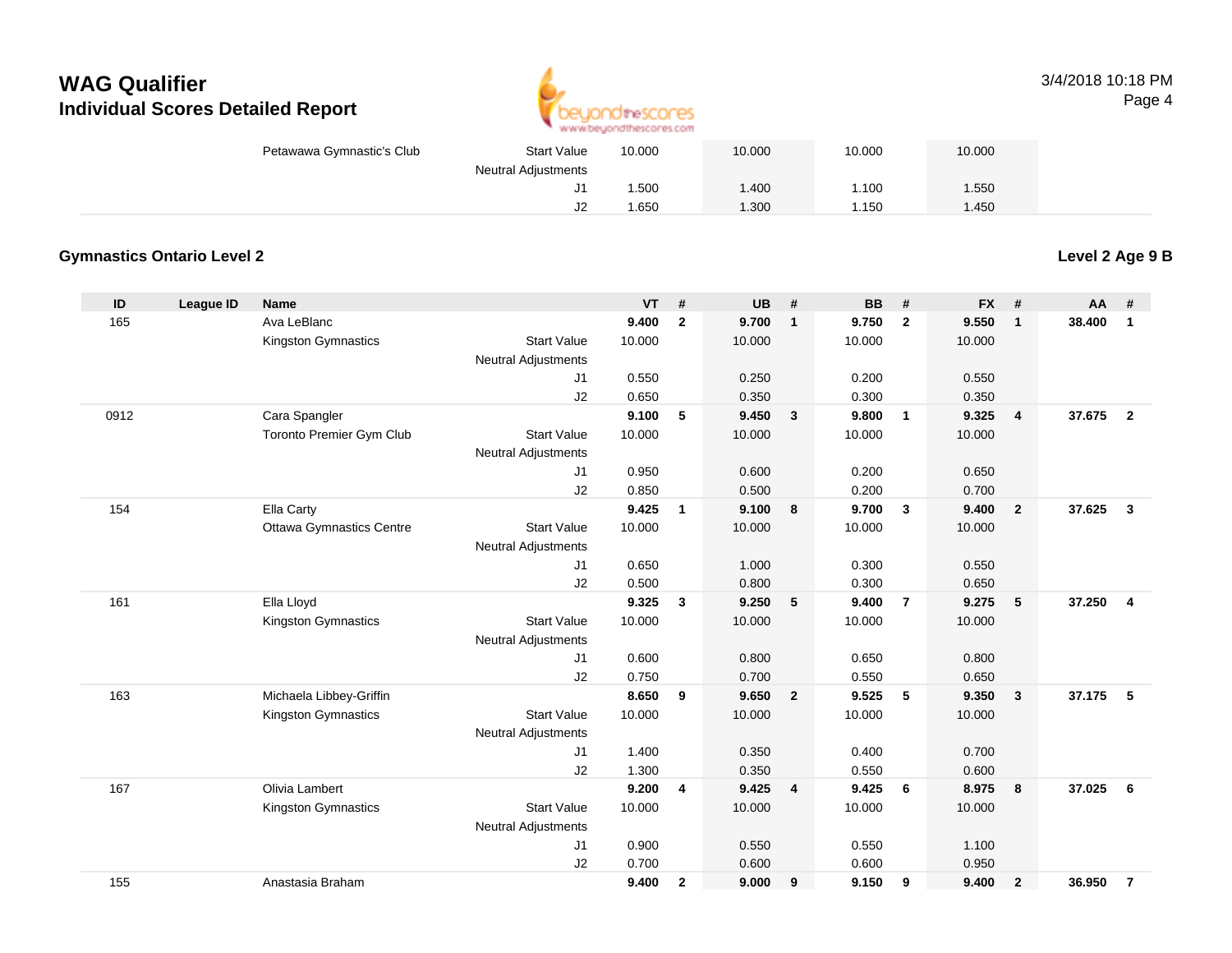

|     | Greater Napanee GC       | <b>Start Value</b><br>Neutral Adjustments | 10.000 |                | 10.000   |                 | 10.000 |                | 10.000 |                         |           |    |
|-----|--------------------------|-------------------------------------------|--------|----------------|----------|-----------------|--------|----------------|--------|-------------------------|-----------|----|
|     |                          | J1                                        | 0.550  |                | 1.000    |                 | 0.800  |                | 0.650  |                         |           |    |
|     |                          | J2                                        | 0.650  |                | 1.000    |                 | 0.900  |                | 0.550  |                         |           |    |
| 171 | Victoria Borisoff        |                                           | 9.200  | 4              | 9.125    | $\overline{7}$  | 9.000  | 11             | 9.000  | $\overline{7}$          | 36.325    | 8  |
|     | Toronto Premier Gym Club | <b>Start Value</b>                        | 10.000 |                | 10.000   |                 | 10.000 |                | 10.000 |                         |           |    |
|     |                          | <b>Neutral Adjustments</b>                |        |                |          |                 |        |                |        |                         |           |    |
|     |                          | J1                                        | 0.850  |                | 0.850    |                 | 1.000  |                | 1.000  |                         |           |    |
|     |                          | J2                                        | 0.750  |                | 0.900    |                 | 1.000  |                | 1.000  |                         |           |    |
| 172 | Grace Thompson           |                                           | 8.850  | 8              | 8.400 11 |                 | 9.625  | $\overline{4}$ | 9.200  | 6                       | 36.075    | 9  |
|     | Toronto Premier Gym Club | <b>Start Value</b>                        |        |                |          |                 | 10.000 |                | 10.000 |                         |           |    |
|     |                          | Neutral Adjustments                       | 10.000 |                | 10.000   |                 |        |                |        |                         |           |    |
|     |                          | J1                                        | 1.200  |                | 1.700    |                 | 0.450  |                | 0.700  |                         |           |    |
|     |                          | J2                                        | 1.100  |                | 1.500    |                 | 0.300  |                | 0.900  |                         |           |    |
| 156 | Brynn Woodcock           |                                           | 9.075  | 6              | 8.700 10 |                 | 9.050  | 10             | 8.950  | $\overline{\mathbf{9}}$ | 35.775    | 10 |
|     | Greater Napanee GC       | <b>Start Value</b>                        | 10.000 |                |          |                 | 10.000 |                | 10.000 |                         |           |    |
|     |                          | <b>Neutral Adjustments</b>                |        |                | 10.000   |                 |        |                |        |                         |           |    |
|     |                          | J1                                        | 0.800  |                | 1.400    |                 | 0.900  |                | 0.950  |                         |           |    |
|     |                          | J2                                        | 1.050  |                | 1.200    |                 | 1.000  |                | 1.150  |                         |           |    |
| 169 | Morgan Maeck             |                                           | 8.875  | $\overline{7}$ | 9.175    | $6\overline{6}$ | 8.725  | 12             | 9.000  | $\overline{7}$          | 35.775    | 10 |
|     | North Bay Apollo         | <b>Start Value</b>                        | 10.000 |                |          |                 | 10.000 |                | 10.000 |                         |           |    |
|     |                          | Neutral Adjustments                       |        |                | 10.000   |                 |        |                |        |                         |           |    |
|     |                          | J1                                        | 1.100  |                | 0.750    |                 | 1.300  |                | 1.050  |                         |           |    |
|     |                          | J2                                        | 1.150  |                | 0.900    |                 | 1.250  |                | 0.950  |                         |           |    |
| 173 | <b>Maria Korenis</b>     |                                           | 8.500  | 10             | 9.000    | 9               | 9.225  | 8              | 8.950  | $_{9}$                  | 35.675 11 |    |
|     | Smiths Falls Gym Stars   | <b>Start Value</b>                        | 10.000 |                | 10.000   |                 | 10.000 |                | 10.000 |                         |           |    |
|     |                          | <b>Neutral Adjustments</b>                |        |                |          |                 |        |                |        |                         |           |    |
|     |                          | J <sub>1</sub>                            | 1.400  |                | 1.000    |                 | 0.700  |                | 1.000  |                         |           |    |
|     |                          | J2                                        | 1.600  |                | 1.000    |                 | 0.850  |                | 1.100  |                         |           |    |

### **Gymnastics Ontario Level 2**

**Level 2 Age 10 A**

| ID  | League ID | <b>Name</b>              |                            | <b>VT</b> | # | <b>UB</b> | # | <b>BB</b> # |    | $FX$ #  | <b>AA</b> | - # |
|-----|-----------|--------------------------|----------------------------|-----------|---|-----------|---|-------------|----|---------|-----------|-----|
| 217 |           | DeAnna Danu              |                            | 9.600     |   | 9.100     | 3 | 9.775       | -2 | 9.475 2 | 37.950    |     |
|     |           | Toronto Premier Gym Club | <b>Start Value</b>         | 10.000    |   | 10.000    |   | 10.000      |    | 10.000  |           |     |
|     |           |                          | <b>Neutral Adjustments</b> |           |   |           |   |             |    |         |           |     |
|     |           |                          | J1                         | 0.450     |   | 0.950     |   | 0.200       |    | 0.600   |           |     |
|     |           |                          | J2                         | 0.350     |   | 0.850     |   | 0.250       |    | 0.450   |           |     |
| 195 |           | Larissa Wilmer           |                            | 9.675     |   | 9.025     |   | 9.850       |    | 9.300   | 37.850    | - 2 |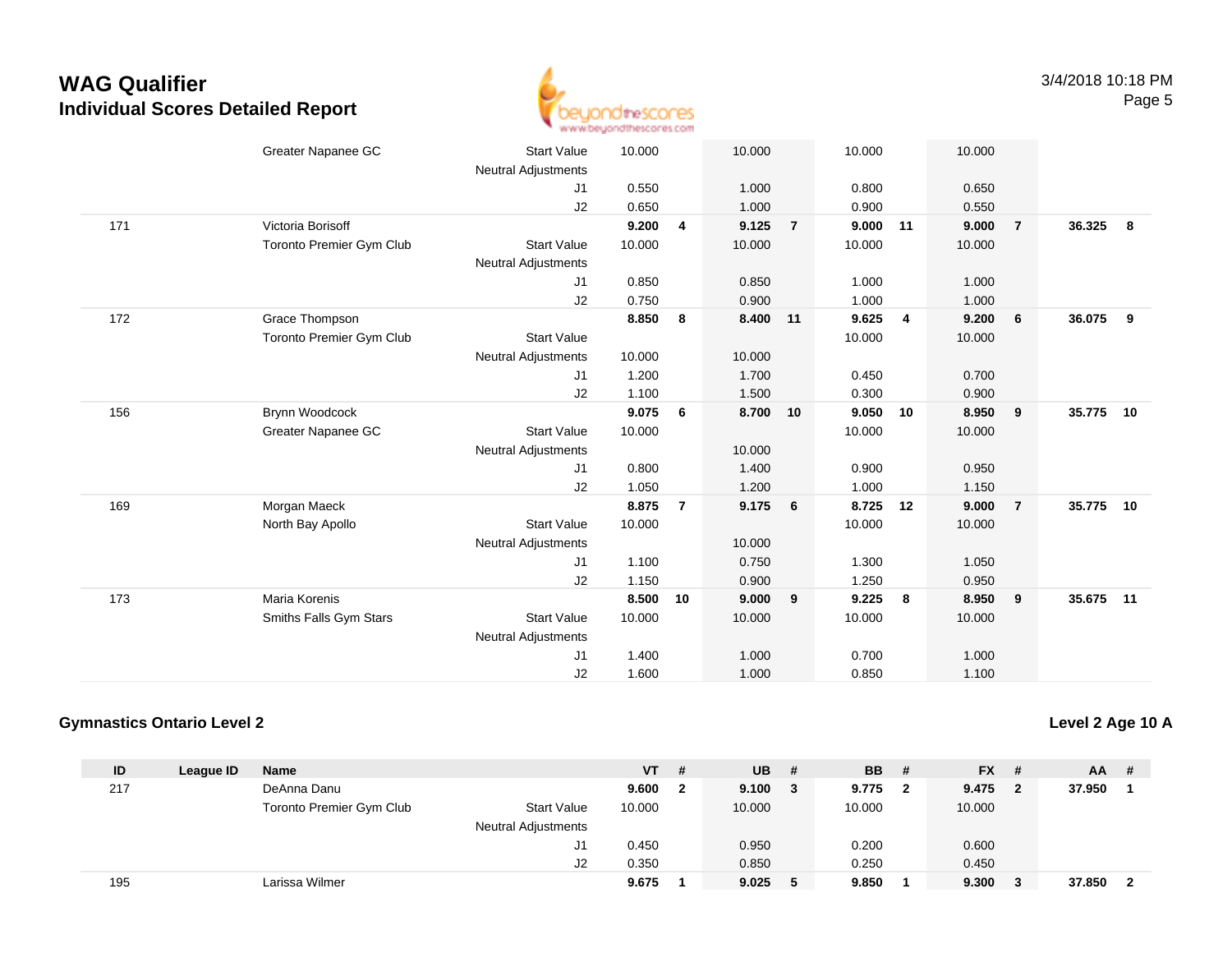

|     | <b>Brantford Gymnastics Academy</b> | <b>Start Value</b>               | 10.000         |                | 10.000         |                         | 10.000         |                         | 10.000         |                         |        |                         |
|-----|-------------------------------------|----------------------------------|----------------|----------------|----------------|-------------------------|----------------|-------------------------|----------------|-------------------------|--------|-------------------------|
|     |                                     | Neutral Adjustments              |                |                |                |                         |                |                         |                |                         |        |                         |
|     |                                     | J1                               | 0.300          |                | 1.050          |                         | 0.150          |                         | 0.650          |                         |        |                         |
|     |                                     | J2                               | 0.350          |                | 0.900          |                         | 0.150          |                         | 0.750          |                         |        |                         |
| 203 | Faye Chayka                         |                                  | 8.925          | $\overline{7}$ | 9.525          | $\overline{\mathbf{1}}$ | 9.675          | $\overline{4}$          | 9.500          | $\overline{\mathbf{1}}$ | 37.625 | $\overline{\mathbf{3}}$ |
|     | Kanata GymnoSphere                  | <b>Start Value</b>               | 10.000         |                | 10.000         |                         | 10.000         |                         | 10.000         |                         |        |                         |
|     |                                     | <b>Neutral Adjustments</b>       |                |                |                |                         |                |                         |                |                         |        |                         |
|     |                                     | J1                               | 1.050          |                | 0.450          |                         | 0.300          |                         | 0.600          |                         |        |                         |
|     |                                     | J2                               | 1.100          |                | 0.500          |                         | 0.350          |                         | 0.400          |                         |        |                         |
| 191 | Victoria Belanger                   |                                  | 9.300          | 3              | 9.175          | $\overline{2}$          | 9.025          | 9                       | 9.125          | 5                       | 36.625 | $\overline{\mathbf{4}}$ |
|     | Xperience                           | <b>Start Value</b>               | 10.000         |                | 10.000         |                         | 10.000         |                         | 10.000         |                         |        |                         |
|     |                                     | Neutral Adjustments              |                |                |                |                         |                |                         |                |                         |        |                         |
|     |                                     | J1                               | 0.800          |                | 0.850          |                         | 1.000          |                         | 1.000          |                         |        |                         |
|     |                                     | J2                               | 0.600          |                | 0.800          |                         | 0.950          |                         | 0.750          |                         |        |                         |
| 222 | <b>Alexis Walter</b>                |                                  | 9.050          | 4              | 9.050          | $\overline{\mathbf{4}}$ | 9.500          | 6                       | 9.000          | 6                       | 36.600 | 5                       |
|     | <b>Brockville</b>                   | <b>Start Value</b>               | 10.000         |                | 10.000         |                         | 10.000         |                         | 10.000         |                         |        |                         |
|     |                                     | <b>Neutral Adjustments</b>       |                |                |                |                         |                |                         |                |                         |        |                         |
|     |                                     | J1                               | 0.900          |                | 0.900          |                         | 0.450          |                         | 1.150          |                         |        |                         |
|     |                                     | J2                               | 1.000          |                | 1.000          |                         | 0.550          |                         | 0.850          |                         |        |                         |
| 209 | Ella Burns                          |                                  | 8.750          | 10             | 8.675          | 8                       | 9.725          | $\overline{\mathbf{3}}$ | 9.250          | $\overline{\mathbf{4}}$ | 36.400 | 6                       |
|     | Kingston Gymnastics                 | <b>Start Value</b>               | 10.000         |                | 10.000         |                         | 10.000         |                         | 10.000         |                         |        |                         |
|     |                                     | <b>Neutral Adjustments</b>       |                |                |                |                         |                |                         |                |                         |        |                         |
|     |                                     | J1                               | 1.300          |                | 1.250          |                         | 0.300          |                         | 0.700          |                         |        |                         |
|     |                                     | J2                               | 1.200          |                | 1.400          |                         | 0.250          |                         | 0.800          |                         |        |                         |
| 213 | Paige Ritchie                       |                                  | 8.800          | 9              | 9.000          | 6                       | 9.450          | $\overline{7}$          | 9.125          | $\sqrt{5}$              | 36.375 | $\overline{7}$          |
|     | Loyalist Gymnastics Club            | <b>Start Value</b>               | 10.000         |                | 10.000         |                         | 10.000         |                         | 10.000         |                         |        |                         |
|     |                                     | Neutral Adjustments              |                |                |                |                         |                |                         |                |                         |        |                         |
|     |                                     | J1                               | 1.200<br>1.200 |                | 1.050<br>0.950 |                         | 0.500<br>0.600 |                         | 0.850<br>0.900 |                         |        |                         |
| 211 | Samantha Fyfe                       | J2                               | 8.950          | 6              | 8.975          | $\overline{7}$          | 9.150          | 8                       | 8.850          | 8                       | 35.925 | 8                       |
|     | Loyalist Gymnastics Club            | <b>Start Value</b>               | 10.000         |                | 10.000         |                         | 10.000         |                         | 10.000         |                         |        |                         |
|     |                                     |                                  |                |                |                |                         |                |                         |                |                         |        |                         |
|     |                                     | <b>Neutral Adjustments</b><br>J1 | 1.050          |                | 1.050          |                         | 0.900          |                         | 1.100          |                         |        |                         |
|     |                                     | J2                               | 1.050          |                | 1.000          |                         | 0.800          |                         | 1.200          |                         |        |                         |
| 306 | Keira Grinberg-Chambers             |                                  | 8.850          | 8              | 8.250          | 9                       | 8.400          | 11                      | 9.500          | $\overline{\mathbf{1}}$ | 35.000 | 9                       |
|     | Kanata GymnoSphere                  | <b>Start Value</b>               | 10.000         |                | 10.000         |                         | 10.000         |                         | 10.000         |                         |        |                         |
|     |                                     | Neutral Adjustments              |                |                |                |                         |                |                         |                |                         |        |                         |
|     |                                     | J1                               | 1.100          |                | 1.850          |                         | 1.600          |                         | 0.550          |                         |        |                         |
|     |                                     | J2                               | 1.200          |                | 1.650          |                         | 1.600          |                         | 0.450          |                         |        |                         |
| 214 | Isabella Amendola                   |                                  | 9.025          | 5              | 7.450          | 11                      | 9.550          | 5                       | 8.875          | $\overline{7}$          | 34.900 | 10                      |
|     |                                     |                                  |                |                |                |                         |                |                         |                |                         |        |                         |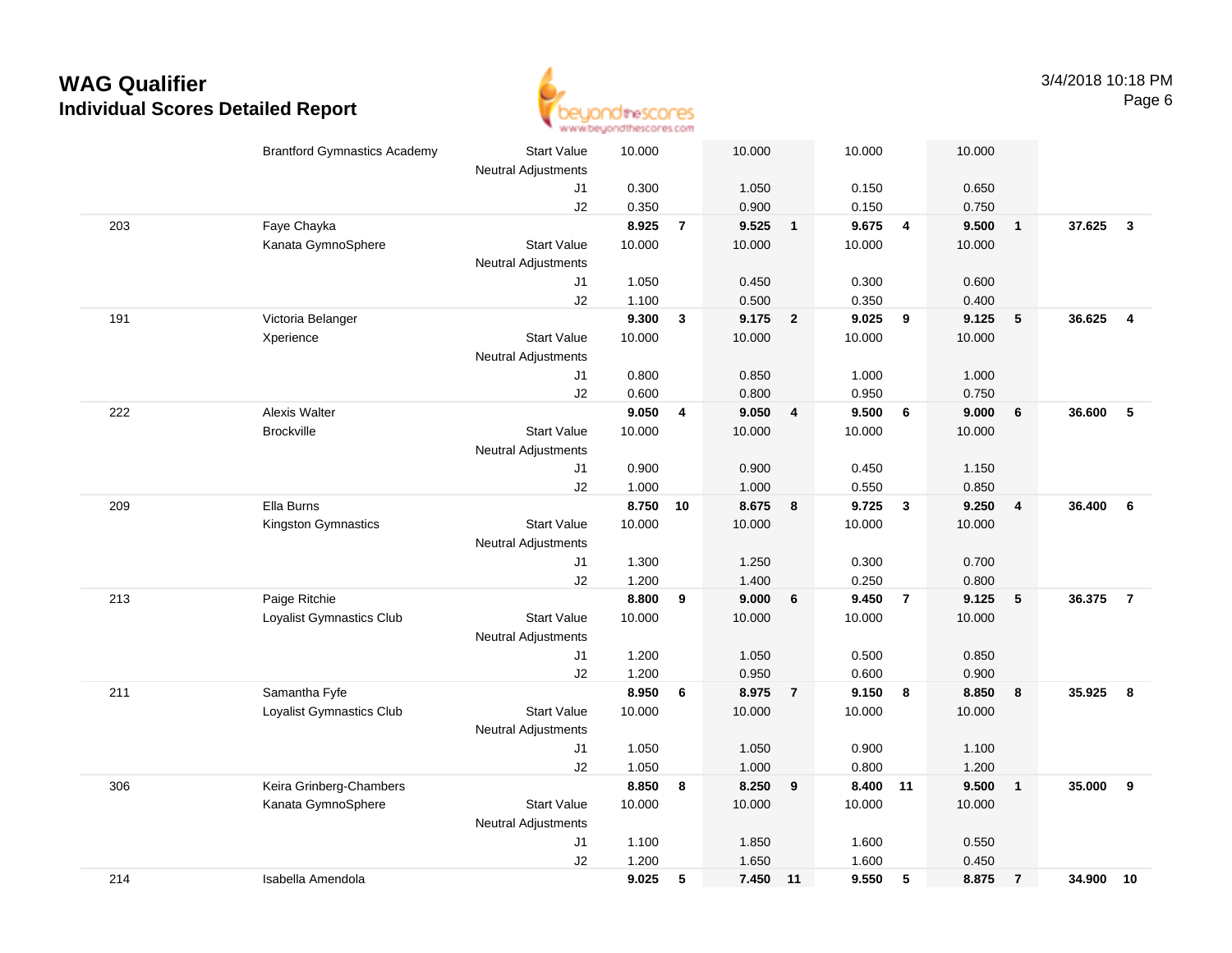

3/4/2018 10:18 PMPage 7

|     | North Bay Apollo | <b>Start Value</b><br><b>Neutral Adjustments</b> | 10.000     | 10.000      | 10.000      | 10.000      |              |
|-----|------------------|--------------------------------------------------|------------|-------------|-------------|-------------|--------------|
|     |                  | J1                                               | 0.950      | 2.650       | 0.400       | 1.200       |              |
|     |                  | J2                                               | 1.000      | 2.450       | 0.500       | 1.050       |              |
| 193 | Amanda McQuay    |                                                  | $0.000$ 11 | 7.900<br>10 | 8.975<br>10 | 9.125<br>-5 | 26.000<br>11 |
|     | Xperience        | <b>Start Value</b>                               | 0.000      | 10.000      | 10.000      | 10.000      |              |
|     |                  | <b>Neutral Adjustments</b>                       |            |             |             |             |              |
|     |                  | J1                                               | 0.000      | 2.000       | 1.100       | 0.900       |              |
|     |                  | J2                                               | 0.000      | 2.200       | 0.950       | 0.850       |              |

#### **Gymnastics Ontario Level 2**

| ID  | League ID | <b>Name</b>                     |                            | <b>VT</b> | #              | <b>UB</b> | #                       | <b>BB</b> | #              | <b>FX</b> | #                       | $AA$ # |                         |
|-----|-----------|---------------------------------|----------------------------|-----------|----------------|-----------|-------------------------|-----------|----------------|-----------|-------------------------|--------|-------------------------|
| 216 |           | Kayleigh Collie                 |                            | 8.975     | 5              | 9.600     | $\overline{1}$          | 9.900     | $\mathbf 1$    | 9.300     | $\overline{2}$          | 37.775 | 1                       |
|     |           | <b>Toronto Premier Gym Club</b> | <b>Start Value</b>         | 10.000    |                | 10.000    |                         | 10.000    |                | 10.000    |                         |        |                         |
|     |           |                                 | <b>Neutral Adjustments</b> |           |                |           |                         |           |                |           |                         |        |                         |
|     |           |                                 | J1                         | 0.950     |                | 0.400     |                         | 0.100     |                | 0.800     |                         |        |                         |
|     |           |                                 | J2                         | 1.100     |                | 0.400     |                         | 0.100     |                | 0.600     |                         |        |                         |
| 194 |           | Eline Benoit                    |                            | 9.225     | $\mathbf{3}$   | 9.575     | $\overline{\mathbf{2}}$ | 9.800     | $\overline{2}$ | 8.600     | 9                       | 37.200 | $\overline{2}$          |
|     |           | <b>Ottawa Gymnastics Centre</b> | <b>Start Value</b>         | 10.000    |                | 10.000    |                         | 10.000    |                | 10.000    |                         |        |                         |
|     |           |                                 | <b>Neutral Adjustments</b> |           |                |           |                         |           |                |           |                         |        |                         |
|     |           |                                 | J1                         | 0.800     |                | 0.350     |                         | 0.200     |                | 1.400     |                         |        |                         |
|     |           |                                 | J2                         | 0.750     |                | 0.500     |                         | 0.200     |                | 1.400     |                         |        |                         |
| 201 |           | Ebony Adegbile                  |                            | 9.300     | $\overline{2}$ | 8.950     | $\overline{7}$          | 9.675     | $\mathbf{3}$   | 9.275     | $\overline{\mathbf{3}}$ | 37.200 | $\overline{2}$          |
|     |           | Kanata GymnoSphere              | <b>Start Value</b>         | 10.000    |                | 10.000    |                         | 10.000    |                | 10.000    |                         |        |                         |
|     |           |                                 | <b>Neutral Adjustments</b> |           |                |           |                         |           |                |           |                         |        |                         |
|     |           |                                 | J <sub>1</sub>             | 0.600     |                | 1.100     |                         | 0.350     |                | 0.850     |                         |        |                         |
|     |           |                                 | J2                         | 0.800     |                | 1.000     |                         | 0.300     |                | 0.600     |                         |        |                         |
| 218 |           | Elyse Massingham                |                            | 8.950     | 6              | 9.475     | $\overline{\mathbf{3}}$ | 9.675     | $\mathbf{3}$   | 9.025     | 6                       | 37.125 | $\mathbf{3}$            |
|     |           | <b>Toronto Premier Gym Club</b> | <b>Start Value</b>         | 10.000    |                | 10.000    |                         | 10.000    |                | 10.000    |                         |        |                         |
|     |           |                                 | <b>Neutral Adjustments</b> |           |                |           |                         |           |                |           |                         |        |                         |
|     |           |                                 | J1                         | 1.050     |                | 0.450     |                         | 0.300     |                | 1.000     |                         |        |                         |
|     |           |                                 | J2                         | 1.050     |                | 0.600     |                         | 0.350     |                | 0.950     |                         |        |                         |
| 198 |           | Kacey Croteau                   |                            | 9.400     | 1              | 8.725     | 10                      | 9.650     | $\overline{4}$ | 9.200     | $\overline{4}$          | 36.975 | $\overline{\mathbf{4}}$ |
|     |           | <b>Brockville</b>               | <b>Start Value</b>         | 10.000    |                | 10.000    |                         | 10.000    |                | 10.000    |                         |        |                         |
|     |           |                                 | <b>Neutral Adjustments</b> |           |                |           |                         |           |                |           |                         |        |                         |
|     |           |                                 | J <sub>1</sub>             | 0.600     |                | 1.200     |                         | 0.300     |                | 0.900     |                         |        |                         |
|     |           |                                 | J2                         | 0.600     |                | 1.350     |                         | 0.400     |                | 0.700     |                         |        |                         |
| 196 |           | Kailin Backus                   |                            | 9.000     | 4              | 9.100     | 5                       | 9.625     | 5              | 9.000     | $\overline{7}$          | 36.725 | 5                       |
|     |           |                                 |                            |           |                |           |                         |           |                |           |                         |        |                         |

**Level 2 Age 10 B**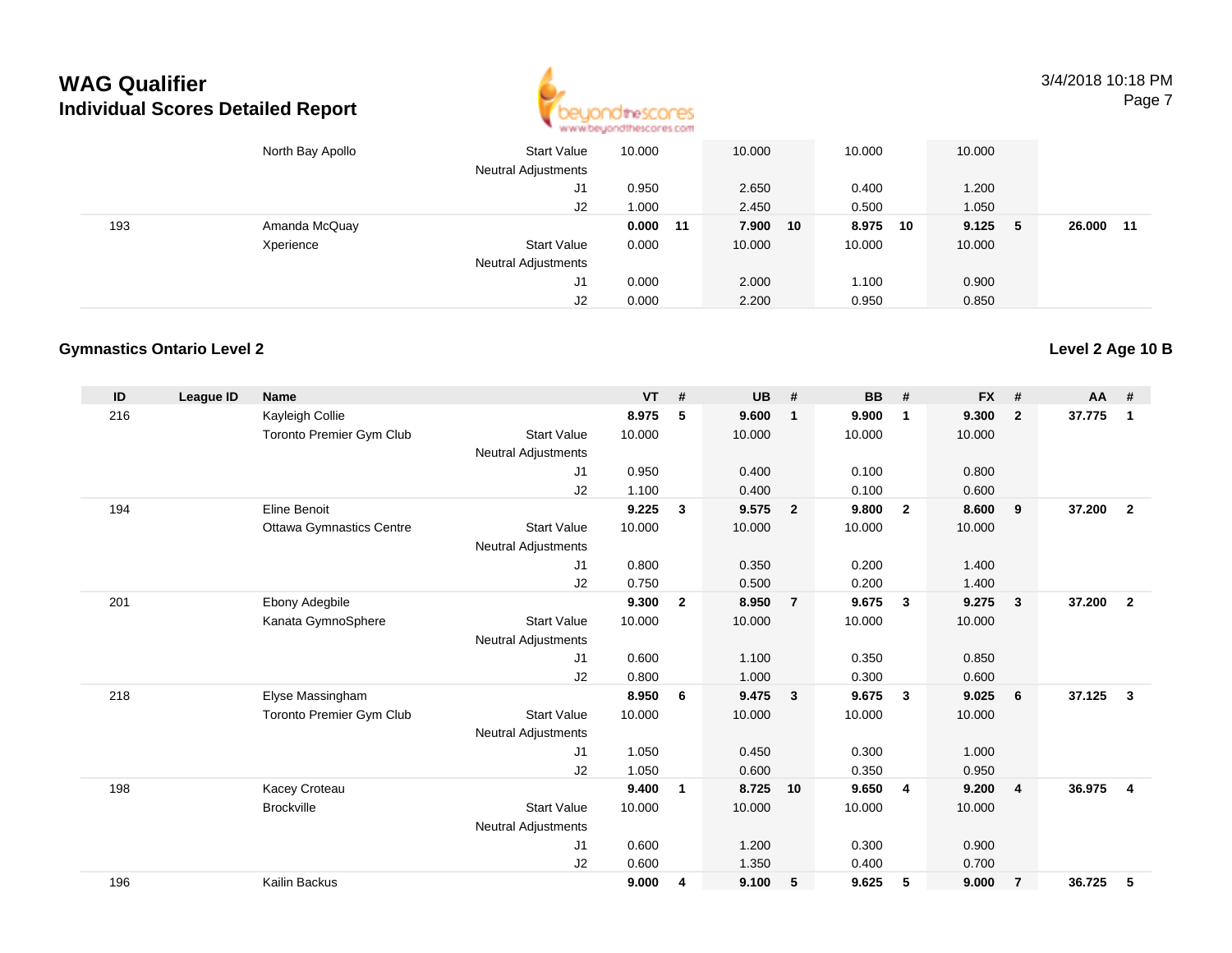

|     | <b>Brockville</b>         | <b>Start Value</b>         | 10.000 |   | 10.000         |                | 10.000         |              | 10.000         |                         |        |                |
|-----|---------------------------|----------------------------|--------|---|----------------|----------------|----------------|--------------|----------------|-------------------------|--------|----------------|
|     |                           | <b>Neutral Adjustments</b> |        |   |                |                |                |              |                |                         |        |                |
|     |                           | J1                         | 1.000  |   | 0.800          |                | 0.400          |              | 1.100          |                         |        |                |
|     |                           | J2                         | 1.000  |   |                |                |                |              |                |                         |        |                |
| 192 | Addison Graveline         |                            | 9.225  | 3 | 1.000<br>9.150 |                | 0.350<br>8.975 | 8            | 0.900<br>9.175 | 5                       | 36.525 | - 6            |
|     |                           |                            |        |   |                | $\overline{4}$ |                |              |                |                         |        |                |
|     | Xperience                 | <b>Start Value</b>         | 10.000 |   | 10.000         |                | 10.000         |              | 10.000         |                         |        |                |
|     |                           | <b>Neutral Adjustments</b> |        |   |                |                |                |              |                |                         |        |                |
|     |                           | J1                         | 0.800  |   | 0.800          |                | 1.000          |              | 0.900          |                         |        |                |
|     |                           | J2                         | 0.750  |   | 0.900          |                | 1.050          |              | 0.750          |                         |        |                |
| 212 | Anais Nicklisch           |                            | 8.600  | 8 | 8.900          | 8              | 9.675          | $\mathbf{3}$ | 9.275          | $\overline{\mathbf{3}}$ | 36.450 | $\overline{7}$ |
|     | Loyalist Gymnastics Club  | Start Value                | 10.000 |   | 10.000         |                | 10.000         |              | 10.000         |                         |        |                |
|     |                           | <b>Neutral Adjustments</b> |        |   |                |                |                |              |                |                         |        |                |
|     |                           | J1                         | 1.400  |   | 1.100          |                | 0.300          |              | 0.750          |                         |        |                |
|     |                           | J2                         | 1.400  |   | 1.100          |                | 0.350          |              | 0.700          |                         |        |                |
| 223 | <b>Charlotte Gosse</b>    |                            | 8.925  | 7 | 8.975          | 6              | 9.350          | 7            | 8.975          | - 8                     | 36.225 | - 8            |
|     | Petawawa Gymnastic's Club | <b>Start Value</b>         | 10.000 |   | 10.000         |                | 10.000         |              | 10.000         |                         |        |                |
|     |                           |                            |        |   |                |                |                |              |                |                         |        |                |
|     |                           | <b>Neutral Adjustments</b> |        |   |                |                |                |              |                |                         |        |                |
|     |                           | J1                         | 1.100  |   | 0.950          |                | 0.600          |              | 0.950          |                         |        |                |
|     |                           | J2                         | 1.050  |   | 1.100          |                | 0.700          |              | 1.100          |                         |        |                |
| 215 | Sophie Carre              |                            | 8.550  | 9 | 8.750          | 9              | 9.500          | 6            | 9.375          | $\overline{1}$          | 36.175 | - 9            |
|     | North Bay Apollo          | Start Value                | 10.000 |   | 10.000         |                | 10.000         |              | 10.000         |                         |        |                |
|     |                           | <b>Neutral Adjustments</b> |        |   |                |                |                |              |                |                         |        |                |
|     |                           | J1                         | 1.600  |   | 1.100          |                | 0.500          |              | 0.650          |                         |        |                |
|     |                           | J <sub>2</sub>             | 1.300  |   | 1.400          |                | 0.500          |              | 0.600          |                         |        |                |
|     |                           |                            |        |   |                |                |                |              |                |                         |        |                |

### **Gymnastics Ontario Level 2**

**Level 2 Age 12-14 A**

| ID  | League ID | <b>Name</b>                         |                            | $VT$ # |                         | <b>UB</b> | - #                     | <b>BB</b> | #  | <b>FX</b> | #            | <b>AA</b> | #              |
|-----|-----------|-------------------------------------|----------------------------|--------|-------------------------|-----------|-------------------------|-----------|----|-----------|--------------|-----------|----------------|
| 159 |           | Hannah Knights                      |                            | 9.425  |                         | 9.575     |                         | 9.625     | -2 | 9.600     | $\mathbf{2}$ | 38.225    |                |
|     |           | <b>Brantford Gymnastics Academy</b> | <b>Start Value</b>         | 10.000 |                         | 10.000    |                         | 10.000    |    | 10.000    |              |           |                |
|     |           |                                     | <b>Neutral Adjustments</b> |        |                         |           |                         |           |    |           |              |           |                |
|     |           |                                     | J1                         | 0.600  |                         | 0.350     |                         | 0.400     |    | 0.500     |              |           |                |
|     |           |                                     | J2                         | 0.550  |                         | 0.500     |                         | 0.350     |    | 0.300     |              |           |                |
| 177 |           | Laura Johnson                       |                            | 9.300  | $\overline{\mathbf{2}}$ | 9.450     | $_{3}$                  | 9.750     |    | 9.475     | 3            | 37.975    | $\overline{2}$ |
|     |           | Loyalist Gymnastics Club            | <b>Start Value</b>         | 10.000 |                         | 10.000    |                         | 10.000    |    | 10.000    |              |           |                |
|     |           |                                     | <b>Neutral Adjustments</b> |        |                         |           |                         |           |    |           |              |           |                |
|     |           |                                     | J1                         | 0.700  |                         | 0.600     |                         | 0.250     |    | 0.450     |              |           |                |
|     |           |                                     | J <sub>2</sub>             | 0.700  |                         | 0.500     |                         | 0.250     |    | 0.600     |              |           |                |
| 183 |           | <b>Elizabeth Ross</b>               |                            | 8.825  | 6                       | 9.500     | $\overline{\mathbf{2}}$ | 9.750     |    | 9.700     |              | 37.775    | 3              |
|     |           |                                     |                            |        |                         |           |                         |           |    |           |              |           |                |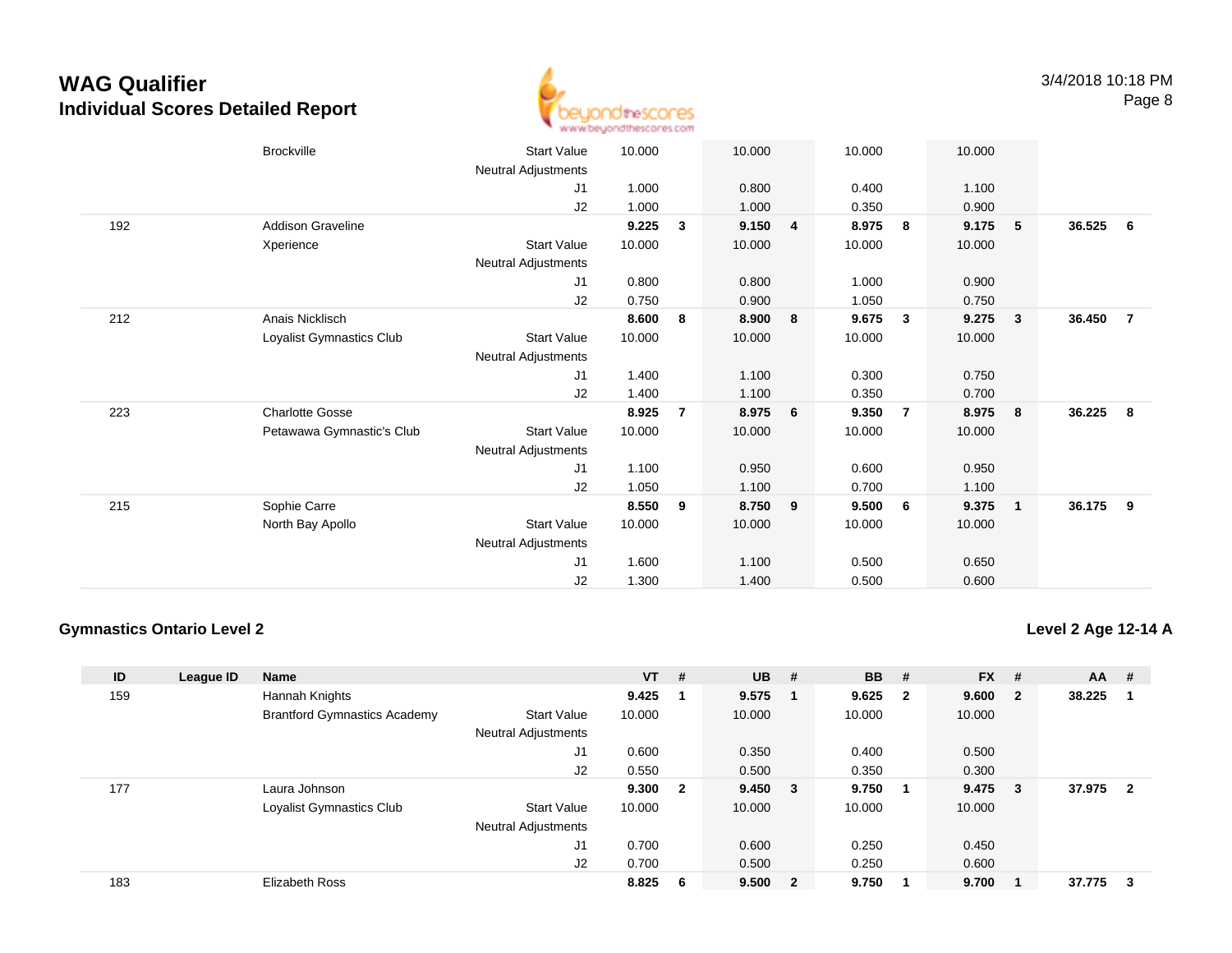

|     | Smiths Falls Gym Stars     | <b>Start Value</b><br><b>Neutral Adjustments</b> | 10.000 |                         | 10.000 |                | 10.000 |                | 10.000 |                |        |                |
|-----|----------------------------|--------------------------------------------------|--------|-------------------------|--------|----------------|--------|----------------|--------|----------------|--------|----------------|
|     |                            | J1                                               | 1.200  |                         | 0.500  |                | 0.300  |                | 0.350  |                |        |                |
|     |                            | J2                                               | 1.150  |                         | 0.500  |                | 0.200  |                | 0.250  |                |        |                |
| 179 | Beatrice Butterfield-Cowan |                                                  | 8.850  | 5                       | 9.200  | 4              | 9.525  | $\mathbf{3}$   | 9.425  | $\overline{4}$ | 37,000 | $\overline{4}$ |
|     | Toronto Premier Gym Club   | <b>Start Value</b>                               | 10.000 |                         | 10.000 |                | 10.000 |                | 10.000 |                |        |                |
|     |                            | <b>Neutral Adjustments</b>                       |        |                         |        |                |        |                |        |                |        |                |
|     |                            | J1                                               | 1.200  |                         | 0.800  |                | 0.400  |                | 0.600  |                |        |                |
|     |                            | J2                                               | 1.100  |                         | 0.800  |                | 0.550  |                | 0.550  |                |        |                |
| 178 | Jessica Whalen             |                                                  | 9.200  | 3                       | 8.900  | 5              | 9.025  | 6              | 8.975  | 5              | 36.100 | - 5            |
|     | Loyalist Gymnastics Club   | <b>Start Value</b>                               | 10.000 |                         | 10.000 |                | 10.000 |                | 10.000 |                |        |                |
|     |                            | <b>Neutral Adjustments</b>                       |        |                         |        |                |        |                |        |                |        |                |
|     |                            | J1                                               | 0.850  |                         | 1.000  |                | 0.900  |                | 1.000  |                |        |                |
|     |                            | J2                                               | 0.750  |                         | 1.200  |                | 1.050  |                | 1.050  |                |        |                |
| 188 | Aurora Tower               |                                                  | 8.600  | $\overline{7}$          | 8.750  | 6              | 9.325  | 5              | 8.900  | $\overline{7}$ | 35.575 | 6              |
|     | Petawawa Gymnastic's Club  | <b>Start Value</b>                               | 10.000 |                         | 10.000 |                | 10.000 |                | 10.000 |                |        |                |
|     |                            | <b>Neutral Adjustments</b>                       |        |                         |        |                |        |                |        |                |        |                |
|     |                            | J1                                               | 1.500  |                         | 1.200  |                | 0.750  |                | 1.050  |                |        |                |
|     |                            | J2                                               | 1.300  |                         | 1.300  |                | 0.600  |                | 1.150  |                |        |                |
| 189 | Alayna White               |                                                  | 8.825  | 6                       | 8.350  | $\overline{7}$ | 9.400  | $\overline{4}$ | 8.950  | 6              | 35.525 | $\overline{7}$ |
|     | Petawawa Gymnastic's Club  | <b>Start Value</b>                               | 10.000 |                         | 10.000 |                | 10.000 |                | 10.000 |                |        |                |
|     |                            | <b>Neutral Adjustments</b>                       |        |                         |        |                |        |                |        |                |        |                |
|     |                            | J1                                               | 1.150  |                         | 1.500  |                | 0.650  |                | 0.950  |                |        |                |
|     |                            | J2                                               | 1.200  |                         | 1.800  |                | 0.550  |                | 1.150  |                |        |                |
| 186 | <b>Chloe Caines</b>        |                                                  | 9.050  | $\overline{\mathbf{4}}$ | 7.450  | 8              | 8.350  | $\overline{7}$ | 8.375  | 8              | 33.225 | 8              |
|     | Petawawa Gymnastic's Club  | <b>Start Value</b>                               | 10.000 |                         | 10.000 |                | 10.000 |                | 10.000 |                |        |                |
|     |                            | <b>Neutral Adjustments</b>                       |        |                         |        |                |        |                |        |                |        |                |
|     |                            | J <sub>1</sub>                                   | 0.900  |                         | 2.600  |                | 1.500  |                | 1.600  |                |        |                |
|     |                            | J2                                               | 1.000  |                         | 2.500  |                | 1.800  |                | 1.650  |                |        |                |
|     |                            |                                                  |        |                         |        |                |        |                |        |                |        |                |

#### **Gymnastics Ontario Level 2**

**Level 2 Age 12-14 B**

| ID  | League ID | <b>Name</b>                 |                            | <b>VT</b> | # | <b>UB</b> | - # | <b>BB</b> | - # | <b>FX</b> | - # | AA.    | # |
|-----|-----------|-----------------------------|----------------------------|-----------|---|-----------|-----|-----------|-----|-----------|-----|--------|---|
| 180 |           | Rosalie Cazenave-Dit-Berdot |                            | 9.375     |   | 9.650     |     | 9.900     |     | 9.425     | -4  | 38.350 |   |
|     |           | Toronto Premier Gym Club    | <b>Start Value</b>         | 10.000    |   | 10.000    |     | 10.000    |     | 10.000    |     |        |   |
|     |           |                             | <b>Neutral Adjustments</b> |           |   |           |     |           |     |           |     |        |   |
|     |           |                             |                            | 0.550     |   | 0.350     |     | 0.100     |     | 0.500     |     |        |   |
|     |           |                             | J2                         | 0.700     |   | 0.350     |     | 0.100     |     | 0.650     |     |        |   |
| 164 |           | Meah Mousseau               |                            | 9.100     | 4 | 9.450     | 2   | 9.750     |     | 9.550     |     | 37.850 |   |